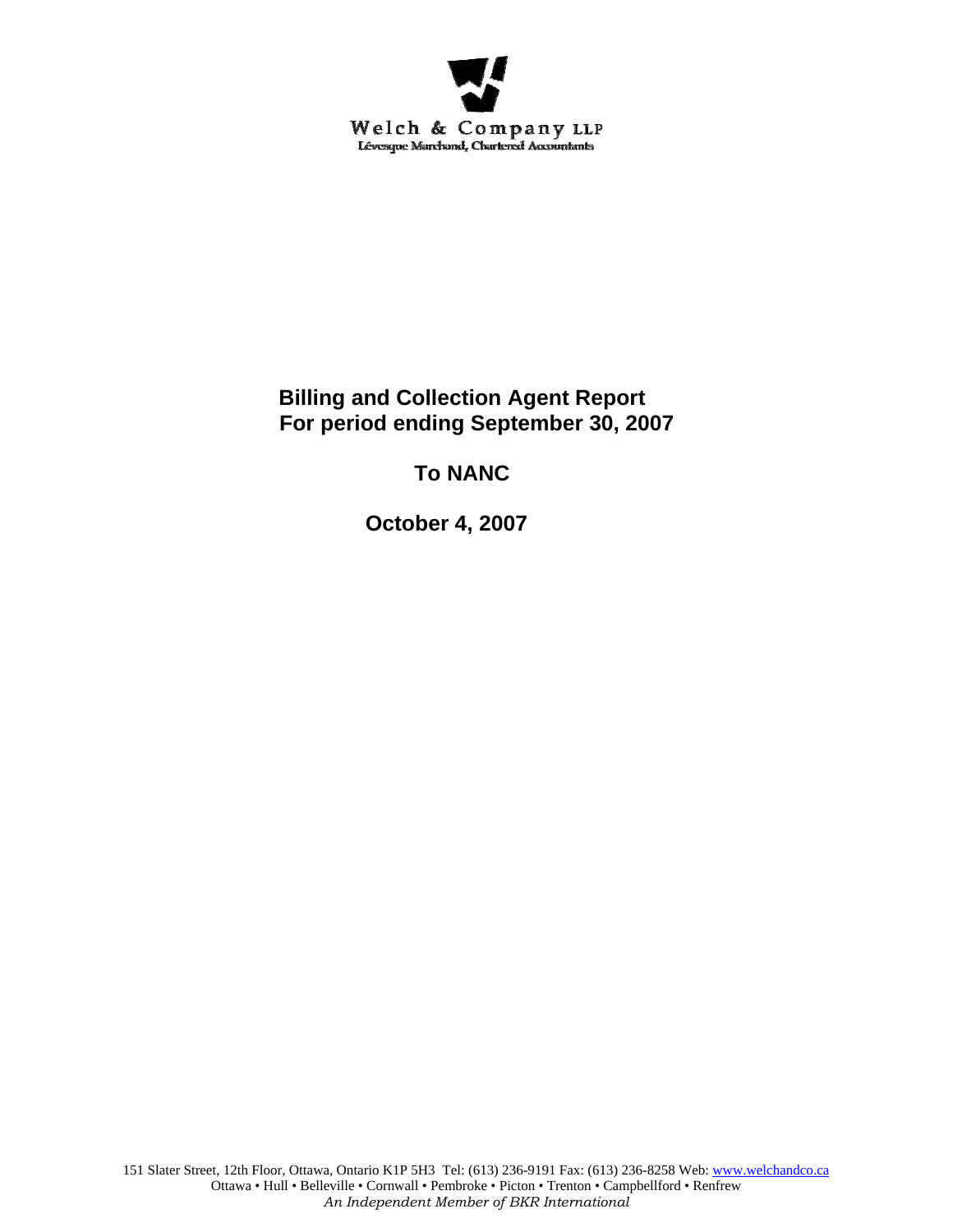## **NANPA FUND STATEMENT OF FINANCIAL POSITION September 30, 2007**

| <b>Assets</b>                                                             |           |    |             |
|---------------------------------------------------------------------------|-----------|----|-------------|
| Cash Balance in bank account                                              |           | \$ | 71,455      |
| Dreyfus Government Cash Management Fund                                   |           |    | 4,869,000   |
| Receivable from US Carriers                                               | 328,526   |    |             |
| Receivable from Canada                                                    | 5,910     |    |             |
| Receivable from Caribbean countries                                       | 1,718     |    |             |
| Receivables forwarded to FCC for collection (Over 90 days)                | 106,374   |    |             |
| Allowance for uncollectible accounts                                      | (212,200) |    | 230,328     |
| Interest receivable                                                       |           |    | 18,342      |
| <b>Total assets</b>                                                       |           |    | 5,189,125   |
| Less: Accrued liabilities (see below for makeup)                          |           |    | (1,099,915) |
| <b>Fund balance</b>                                                       |           | S  | 4,089,210   |
| Makeup of Accrued Liabilities (see following page for additional details) |           |    |             |

| Welch and Company LLP                     | 18.775    |
|-------------------------------------------|-----------|
| NEUSTAR Pooling 1K Block Pooling Expenses | 762.665   |
| <b>NEUSTAR Admin Expenses</b>             | 116.986   |
| Data Collection Agent - USAC              | 9.029     |
| pANI                                      | 87.460    |
| Fund audit                                | 105,000   |
|                                           | 1.099.915 |

## **\*\*\*\*\*\*\*\*\*\*\*\*\*\*\*\*\*\*\*\*\*\*\*\*\*\*\*\*\*\*\*\*\*\*\*\*\*\*\*\*\*\*\*\*\*\*\*\*\*\*\*\*\*\*\*\*\*\*\*\*\*\*\*\*\*\*\*\*\*\*\*\*\*\*\*\*\***

## **Other items of note**

During September 2007, the Dreyfus Government Cash Management Fund earned a rate of return of 4.56%.

The 1K Block Pooling includes an estimate of the merit bonus and the fixed fee portion under the old contract for the period January 1, 2007 to August 14, 2007.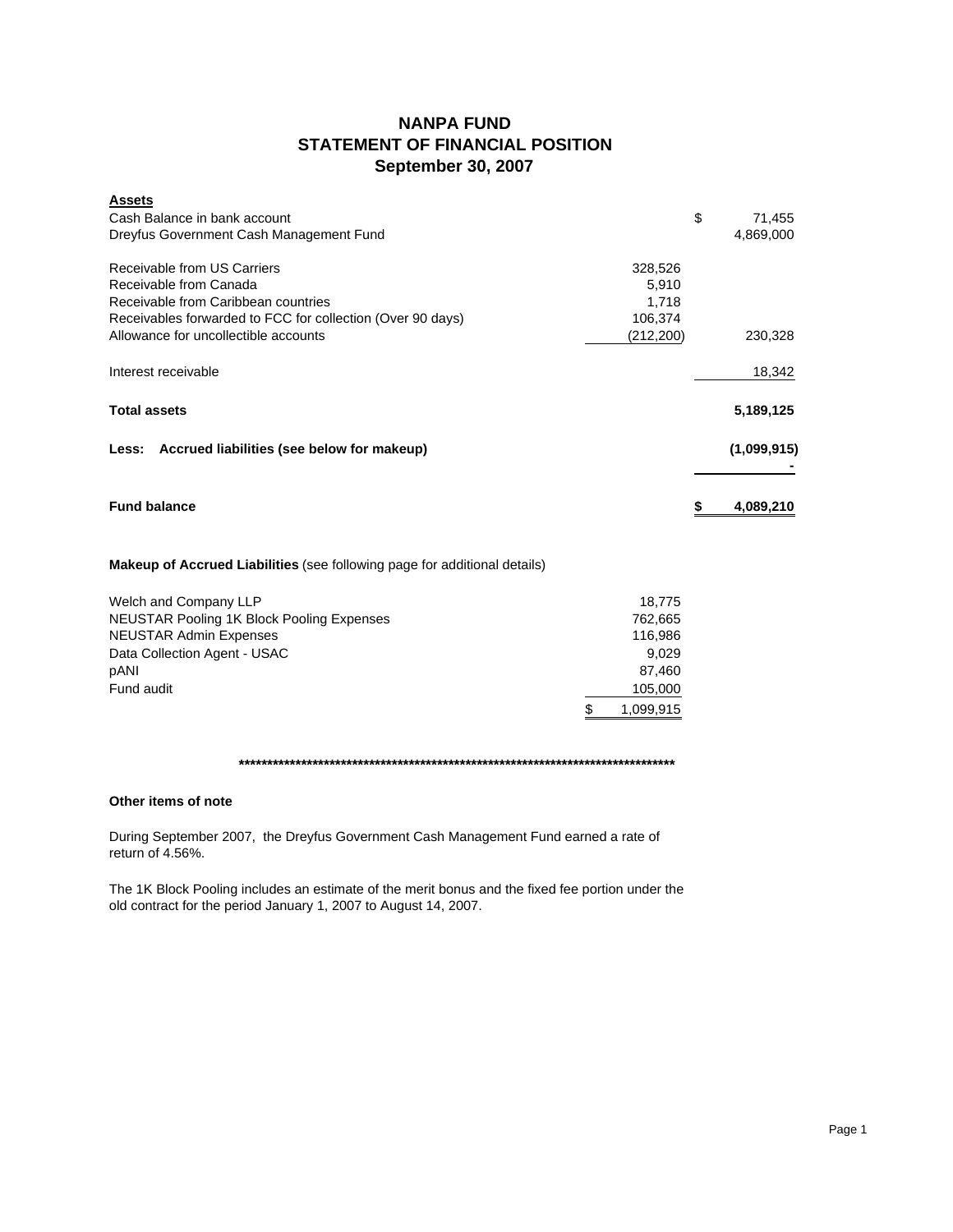#### **NANPA FUND FORECASTED STATEMENT OF CHANGES IN FUND BALANCEJULY 2007 TO SEPTEMBER 2008**

|                                                                                |            | Actual                              |                                     |                                     |                                     | <b>Budgeted</b>                     |                                     |                                     |                                     |                                     |                                     |                                     |                                     |                                     |                                     |                        |                                                                             |                                     |                                 | <b>Estimated</b>                    |                                     |
|--------------------------------------------------------------------------------|------------|-------------------------------------|-------------------------------------|-------------------------------------|-------------------------------------|-------------------------------------|-------------------------------------|-------------------------------------|-------------------------------------|-------------------------------------|-------------------------------------|-------------------------------------|-------------------------------------|-------------------------------------|-------------------------------------|------------------------|-----------------------------------------------------------------------------|-------------------------------------|---------------------------------|-------------------------------------|-------------------------------------|
|                                                                                |            | July 07 - Aug<br>07                 | <b>Jul-07</b>                       | Aug-07                              | Sep-07                              | Oct-07                              | <b>Nov-07</b>                       | Dec-07                              | Jan-08                              | Feb-08                              | Mar-08                              | Apr-08                              | May-08                              | <b>Jun-08</b>                       | Total                               | <b>Budget</b>          | <b>Difference between</b><br>forecasted balance at June<br>30/08 and budget | <b>Jul-08</b>                       |                                 | Aug-08                              | Sep-08                              |
| Revenue<br><b>International Contributions</b><br>Canada<br>Caribbean countries | (1)<br>(1) | 17,731<br>13,970                    | 11,821<br>13,970                    | 5,910                               | 5,910<br>$\overline{\phantom{a}}$   | 5,910<br>$\sim$                     | 5,910                               | 5,910<br>$\sim$                     | 5,910<br>$\sim$                     | 5,910                               | 5,910<br>$\sim$                     | 5,910                               | 5,911<br>$\sim$ $\sim$              |                                     | 70,922<br>13,970                    | 70,922<br>13,949       | 21                                                                          |                                     | 5,909<br>13,849                 | 5,909<br>$\sim$                     | 5,909<br>$\sim$ $\sim$              |
| <b>Total International Contributions</b>                                       |            | 31,701                              | 25,791                              | 5,910                               | 5,910                               | 5,910                               | 5,910                               | 5,910                               | 5,910                               | 5,910                               | 5,910                               | 5,910                               | 5,911                               |                                     | 84,892                              | 84,871                 | 21                                                                          |                                     | 19,758                          | 5,909                               | 5,909                               |
| Domestic Contributions - US carriers                                           | (1)        | 2,765,982                           | 2,567,728                           | 198,254                             | 196.831                             | 199,777                             | 199,777                             | 199,777                             | 199,777                             | 199,777                             | 199,777                             | 199,777                             | 199,777                             |                                     | 4.561.029                           | 4.530.185              | 30,844                                                                      | 2,354,951                           |                                 | 199,777                             | 199,777                             |
| Late filing fees for Form 499A                                                 | (2)        | 6,200                               | 1,500)                              | 4,700)                              | 3,100                               |                                     |                                     |                                     |                                     |                                     |                                     |                                     | $\sim$                              | 115,000                             | 105,700                             | 115,000                | 9,300                                                                       |                                     |                                 |                                     | . .                                 |
| nterest income                                                                 | (3)        | 40.873                              | 19.164                              | 21,709                              | 18,931                              | 15,000                              | 15,000                              | 15,000                              | 15,000                              | 15,000                              | 15,000                              | 15,000                              | 15,000                              | 15,000                              | 194.804                             | 180,000                | 14,804                                                                      |                                     | 15,000                          | 15,000                              | 15,000                              |
| <b>Total revenue</b>                                                           |            | 2.832.356                           | 2.611.183                           | 221.173                             | 218,571                             | 220,687                             | 220.687                             | 220.687                             | 220,687                             | 220.687                             | 220.687                             | 220,687                             | 220,688                             | 130,000                             | 4.946.424                           | 4,910,056              | 36,368                                                                      | 2.389.709                           |                                 | 220,686                             | 220,686                             |
| <b>Expenses</b><br>NANPA Administration                                        | (4), (8)   | 251,250                             | 111.504                             | 139,746.00                          | 116,629                             | 133,835                             | 116,986                             | 116,986                             | 116,986                             | 116,986                             | 116,986                             | 116,986                             | 116,986                             | 159,069                             | 1,479,685                           | 1,450,340              | 29,345                                                                      |                                     | 118.333                         | 118,333                             | 118,333                             |
| 1K Block Pooling Administration                                                | (4), (7)   | 257,410                             | 29,389                              | 228.021.00                          | 534.644                             | 214,974                             | 189,375                             | 189.375                             | 189,375                             | 189,375                             | 189.375                             | 189.375                             | 189,375                             | 189,375                             | 2,522,028                           | 3,200,000              | 677,972)                                                                    |                                     | 189,375                         | 189.375                             | 189,375                             |
| pANI                                                                           | (9)        | 429,562)                            | 429,562)                            |                                     |                                     |                                     | $\sim$                              |                                     |                                     | $\sim$                              |                                     |                                     | $\sim$                              |                                     | 429,562)                            | 225,000 (              | 654,562)                                                                    |                                     |                                 |                                     | <b>.</b>                            |
| <b>Billing and Collection</b><br>Welch & Company LLP<br>Data Collection Agent  | (4)<br>(5) | 39,800<br>7,709                     | 19,900<br>3,043                     | 19,900<br>4,666                     | 19,900<br>4,362                     | 19,900<br>4,667                     | 19,900<br>4.667                     | 19,900<br>4,667                     | 19,900<br>4,667                     | 19,900<br>4.667                     | 19,900<br>4,667                     | 19,900<br>4.667                     | 19,900<br>4,667                     | 19,900<br>4,667                     | 238,800<br>54,074                   | 238,800<br>56,000      | 1,926                                                                       |                                     | 19,900<br>4,667                 | 19,900<br>4.667                     | 19,900<br>4,667                     |
| <b>Annual Operations Audit</b>                                                 | (6)        | $\sim$                              |                                     |                                     |                                     |                                     |                                     |                                     |                                     |                                     |                                     |                                     | $\sim$                              | 30,000                              | 30,000                              | 30,000                 |                                                                             |                                     |                                 |                                     | $\sim$                              |
| <b>Carrier Audits</b>                                                          | (10)       |                                     |                                     |                                     |                                     |                                     |                                     |                                     |                                     |                                     | 700,000                             |                                     |                                     |                                     | 700,000                             | 700,000                |                                                                             |                                     |                                 |                                     | . .                                 |
| Bad debt expense (recovery)                                                    | (11)       | 19,085                              | 873                                 | 18,212                              | 36,003                              |                                     |                                     |                                     | $\sim$                              | $\sim$                              | $\sim$                              |                                     |                                     |                                     | 55,088                              |                        | 55,088                                                                      |                                     |                                 |                                     | $\sim$                              |
|                                                                                |            |                                     |                                     |                                     |                                     |                                     |                                     |                                     |                                     |                                     |                                     |                                     |                                     |                                     |                                     |                        |                                                                             |                                     |                                 | $\sim$                              |                                     |
| <b>Total expenses</b>                                                          |            | 145,692                             | 264,853)                            | 410.545                             | 711,538                             | 373,376                             | 330,928                             | 330,928                             | 330,928                             | 330,928                             | 1,030,928                           | 330,928                             | 330,928                             | 403,011                             | 4,650,113                           | 5,900,140              | (1,250,027)                                                                 | 332,275                             |                                 | 332,275                             | 332,275                             |
| Net revenue (expenses)                                                         |            | 2,686,664                           | 2,876,036                           | 189,372) (                          | 492,967) (                          | 152,689)                            | 110,241) (                          |                                     | 110,241) ( 110,241) (               | 110,241)                            | 810,241) (                          | 110,241) (                          | 110,240)                            | 273,011)                            | 296,312 (                           | 990,084)               | 1,286,396                                                                   |                                     | 2,057,434 ( 111,589) ( 111,589) |                                     |                                     |
| <b>Opening fund balance</b>                                                    |            | 1,895,512                           | 1,895,512                           | 4.771.548                           | 4,582,176                           | 4,089,210                           | 3,936,521                           | 3,826,280                           | 3,716,039                           | 3,605,798                           | 3,495,557                           | 2,685,316                           | 2,575,075                           | 2,464,835                           | 1,895,512                           | 1,990,084              | 94,572)                                                                     | 2,191,824                           |                                 | 4,249,258                           | 4,137,669                           |
| <b>Closing fund balance</b>                                                    |            | 4,582,176                           | 4,771,548                           | 4,582,176                           | 4,089,210                           | 3,936,521                           | 3,826,280                           | 3,716,039                           | 3,605,798                           | 3,495,557                           | 2,685,316                           | 2,575,075                           | 2,464,835                           | 2,191,824                           | 2,191,824 1,000,000                 |                        | 1,191,824                                                                   | 4,249,258                           |                                 | 4,137,669                           | 4,026,080                           |
| Fund balance makeup:<br>Contingency<br>Surplus                                 |            | 1.000.000<br>3.582.176<br>4,582,176 | 1.000.000<br>3,771,548<br>4,771,548 | 1.000.000<br>3,582,176<br>4,582,176 | 1.000.000<br>3,089,210<br>4,089,210 | 1,000,000<br>2,936,521<br>3,936,521 | 1.000.000<br>2,826,280<br>3,826,280 | 1.000.000<br>2,716,039<br>3,716,039 | 1,000,000<br>2,605,798<br>3,605,798 | 1,000,000<br>2,495,557<br>3,495,557 | 1.000.000<br>1,685,316<br>2,685,316 | 1,000,000<br>1,575,075<br>2,575,075 | 1,000,000<br>1,464,835<br>2,464,835 | 1,000,000<br>1,191,824<br>2,191,824 | 1,000,000<br>1,191,824<br>2,191,824 | 1,000,000<br>1,000,000 |                                                                             | 1.000.000<br>3,249,258<br>4,249,258 |                                 | 1.000.000<br>3,137,669<br>4,137,669 | 1,000,001<br>3,026,079<br>4,026,080 |

#### **Assumptions:**

**(1)** The US carrier contributions for the period from July 2007 to June 2008 is based upon actual billings.

2007/08 International carrier revenue is based on actual. The contributions for July to September 2008 are estimates based on 2007/08.

### **Reconciliation of Forecast at June 30, 2008 to Budget**

| 2007/08 International carrier revenue is based on actual. The contributions for July to September 2008 are estimates based on 2007/08.                                                                                                                                        | Budgeted fund balance at June 30/08 - contingency                                                                      | 1.000.000 |
|-------------------------------------------------------------------------------------------------------------------------------------------------------------------------------------------------------------------------------------------------------------------------------|------------------------------------------------------------------------------------------------------------------------|-----------|
| (2) These fees represent the \$100 late filing fee charged to those companies that do not file the Form 499A by the due date.                                                                                                                                                 |                                                                                                                        |           |
| (3) Interest income projections are estimates                                                                                                                                                                                                                                 | Shortfall in fund incurred between budget period (March 2006) and June 2006                                            | (94, 572) |
| (4) The expenses for the NANPA Administration 1K Block Pooling and Welch & Company LLP are based on contracts in force. The expense for NANPA Administration for July and August 2008 is based on an estimate as the current c                                                | Additional billings in July and August 2007                                                                            | 30,865    |
| (5) The expense for the Data Collection Agent is based on estimate of costs by USAC for the 2007 calendar year.                                                                                                                                                               | Late filing fees (reversal) for Form 499A - 2006                                                                       | (9.300)   |
| (6) \$45,000 for 2004/05 and \$30,000 each has been accrued for 2005/06 and 2006/07 fiscal years for the annual operations audit. The cost of this audit has not been negotiated. Amount recorded is based on prior year. The co<br>regarding the audit contract.             | Additional interest earned in July over budget                                                                         | 14.804    |
| (7) The October forecasted amount includes the forecasted monthly billing of \$189,375 plus the cost of submitted change orders of \$25,599                                                                                                                                   | Adiustment to June NANP Admin estimate to actual                                                                       | 7,000     |
| (8) The October forecasted amount includes the forecasted monthly billing of \$116,986 plus approved changes orders of \$16,849                                                                                                                                               | NANP Admin contract change orders#6, 7, 8, 9, 10, 11, 12 and 13 not budgeted for but                                   | (36.345)  |
| (9) NeuStar had been appointed Interim Routing Number Authority for pANI. The cost for pANI of \$87,460 has been provided for as per approved change order #48. It is to cover the time period from initiation to the time the<br>now covered under the new Pooling contract. |                                                                                                                        |           |
| (10) The budget allowed \$700,000 for 16 carrier audits. There were no audits conducted in the calendar year 2007 to date. The FCC is revising the procurement procedure and will not be conducting any audits until this is in                                               | Data Collection fees - Adiust March to June estimates to actual                                                        | 574       |
| (11) The allowance covers all accounts considered potentially uncollectible at September 30, 2007. This will be covered by the contingency allowance.                                                                                                                         | Adjust July and August 2007 estimate of DCA fees to actual                                                             | 1,352     |
|                                                                                                                                                                                                                                                                               | Funds received from Neustar re NANC travel from 2000                                                                   |           |
|                                                                                                                                                                                                                                                                               | Bad debts not budgeted for                                                                                             | (55.088)  |
|                                                                                                                                                                                                                                                                               |                                                                                                                        |           |
|                                                                                                                                                                                                                                                                               | Annual operations audit - 2005, 2006 and 2007 not performed vet                                                        |           |
|                                                                                                                                                                                                                                                                               | Unexpended budget for carrier audits not performed in 2006/07 budget year                                              |           |
|                                                                                                                                                                                                                                                                               | Adjustment of interim p-ANI costs to actual (over budgeted) based on CO#48                                             | 429.562   |
|                                                                                                                                                                                                                                                                               | p-ANI costs included in Pooling contract - not a separate item as budgeted                                             | 225,000   |
|                                                                                                                                                                                                                                                                               | Change order #46 cancelled, adjustments to CO #44,47,49 and 51 from budgeted                                           | 9,439     |
|                                                                                                                                                                                                                                                                               | Pooling Change Order #51 not budgeted                                                                                  | (16.987)  |
|                                                                                                                                                                                                                                                                               | Adjustment for Pooling based on actual contract from mid August to June 30th                                           | 772,941   |
|                                                                                                                                                                                                                                                                               | Adjustment for Pooling based on July actual, August estimate and new contract value for<br>mid-August2007 to June 2008 | 72.446    |
|                                                                                                                                                                                                                                                                               | Pooling - award fee                                                                                                    | (9.056)   |
|                                                                                                                                                                                                                                                                               | Adjustment to April to June 2007 Pooling bill estimates to actual                                                      | 146,189   |
|                                                                                                                                                                                                                                                                               | Pooling - merit bonus re old contract (Jan 1/07 to August 14/07) (estimate)                                            | (166.000) |
|                                                                                                                                                                                                                                                                               | Pooling - Fixed fee re old contract (Jan 1/07 to August 14/07) - estimate                                              | (131,000) |
|                                                                                                                                                                                                                                                                               | Forecasted Fund balance at June 30/08                                                                                  | 2,191,824 |